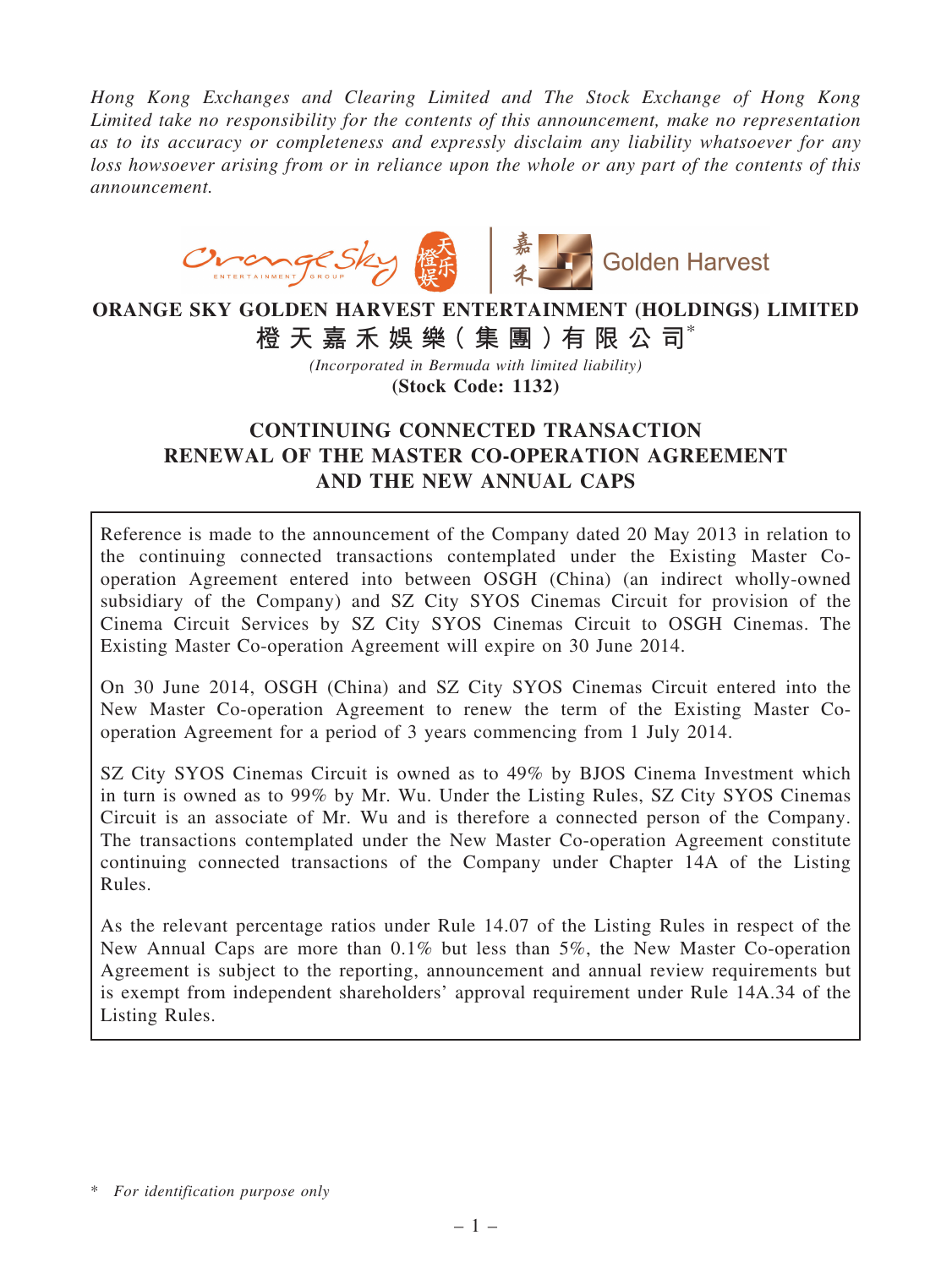#### INTRODUCTION

Reference is made to the announcement of the Company dated 20 May 2013 in relation to the continuing connected transactions under the Existing Master Co-operation Agreement entered into between OSGH (China) (an indirect wholly-owned subsidiary of the Company) and SZ City SYOS Cinemas Circuit for provision of the Cinema Circuit Services by SZ City SYOS Cinemas Circuit to OSGH Cinemas. The Existing Master Co-operation Agreement will expire on 30 June 2014.

On 30 June 2014, OSGH (China) and SZ City SYOS Cinemas Circuit entered into the New Master Co-operation Agreement to renew the term of the Existing Master Co-operation Agreement for a period of 3 years commencing from 1 July 2014.

The transactions contemplated under the New Master Co-operation Agreement constitute continuing connected transactions under the Listing Rules.

#### NEW MASTER CO-OPERATION AGREEMENT

The principal terms of the New Master Co-operation Agreement are as follows:

Date: 30 June 2014

Parties: SZ City SYOS Cinemas Circuit OSGH (China)

Subject matter: OSGH Cinemas had in the past entered into, and are expected from time to time to enter into, the Individual Cinema Circuit Alliance Agreements with SZ City SYOS Cinemas Circuit in relation to provision of the Cinema Circuit Services on the terms and conditions subsequently agreed by the parties thereto under the Existing Master Co-operation Agreement.

> OSGH (China) and SZ City SYOS Cinemas Circuit wish to continue the Individual Cinema Circuit Alliance Agreements in relation to provision of the Cinema Circuit Services. OSGH (China) and SZ City SYOS Cinemas Circuit have entered into the New Master Co-operation Agreement to renew the Existing Master Co-operation Agreement.

- Term: A term commencing from 1 July 2014 to 30 June 2017
- Service fee: The amount of service fee payable by the individual OSGH Cinema to SZ City SYOS Cinemas Circuit will be subject to the Individual Cinema Circuit Alliance Agreement and on terms no less favourable to the Group than terms available from independent third parties but in any event such fees shall not exceed 2% of the Net Box Office Income, which the Directors believe to be the normal rate offered by cinema circuit.

The service fee will be payable by the relevant OSGH Cinema on or before the 20th day of each month after confirmation of the amount payable in the preceding calendar month by SZ City SYOS Cinemas Circuit and the relevant OSGH Cinema.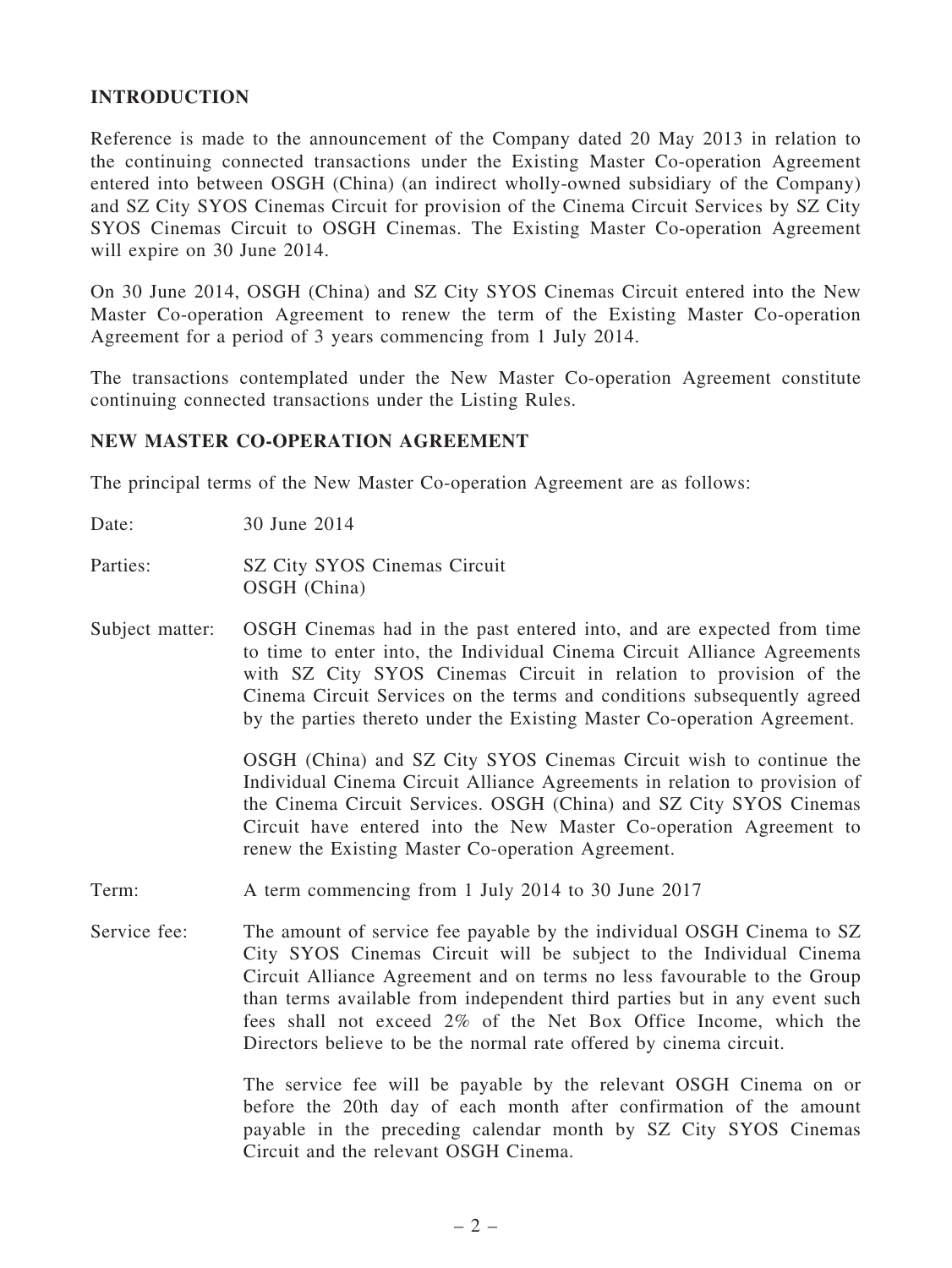Each Individual Cinema Circuit Alliance Agreements from time to time to be entered into by OSGH Cinemas with SZ City SYOS Cinemas Circuit shall be subject to the terms of the New Master Co-operation Agreement, such agreements do not therefore constitute different categories of continuing connected transactions of the Company.

# HISTORICAL ANNUAL CAPS AND TRANSACTION AMOUNTS

Pursuant to the Existing Master Co-operation Agreement, the annual caps in respect of the transactions contemplated thereunder were set at RMB7,200,000 and RMB7,800,000 respectively. The aggregate transaction amounts payable by the individual OSGH Cinema to SZ City SYOS Cinemas Circuit under the Existing Master Co-operation Agreement for each of the six months ended 31 December 2013 and the five months ended 31 May 2014 were approximately RMB1,720,186 and RMB1,689,422 respectively.

# THE NEW ANNUAL CAPS AND BASIS OF DETERMINATION

The caps in respect of the transactions contemplated under the New Master Co-operation Agreement for each of the three financial years ending 31 December 2016 and for the six months ending 30 June 2017 shall be as follows:

| (a) | For the year ending 31 December 2014      | Be revised from              |
|-----|-------------------------------------------|------------------------------|
|     | (from 1 January 2014 to 31 December 2014) | RMB7,800,000                 |
|     |                                           | (equivalent to approximately |
|     |                                           | HK\$9,750,000) to            |
|     |                                           | RMB9,400,000                 |
|     |                                           | (equivalent to approximately |
|     |                                           | HK\$11,750,000)              |
| (b) | For the year ending 31 December 2015      | RMB 13,100,000               |
|     | (from 1 January 2015 to 31 December 2015) | (equivalent to approximately |
|     |                                           | HK\$16,375,000)              |
| (c) | For the year ending 31 December 2016      | RMB15,500,000                |
|     | (from 1 January 2016 to 31 December 2016) | (equivalent to approximately |
|     |                                           | HK\$19,375,000)              |
| (d) | For the period from 1 January 2017 to     | RMB7,800,000                 |
|     | 30 June 2017                              | (equivalent to approximately |
|     |                                           | HK\$9,750,000)               |

The New Annual Caps are calculated on the basis of 1% of the projected Net Box Office Income and have been determined by reference to: (a) the historical transaction amounts under the Existing Master Co-operation Agreement; (b) the estimated growth of the exhibition business of the Group in the PRC; and (c) the expected number of OSGH Cinemas that would engage SZ City SYOS Cinemas Circuit to provide the Cinema Circuit Services.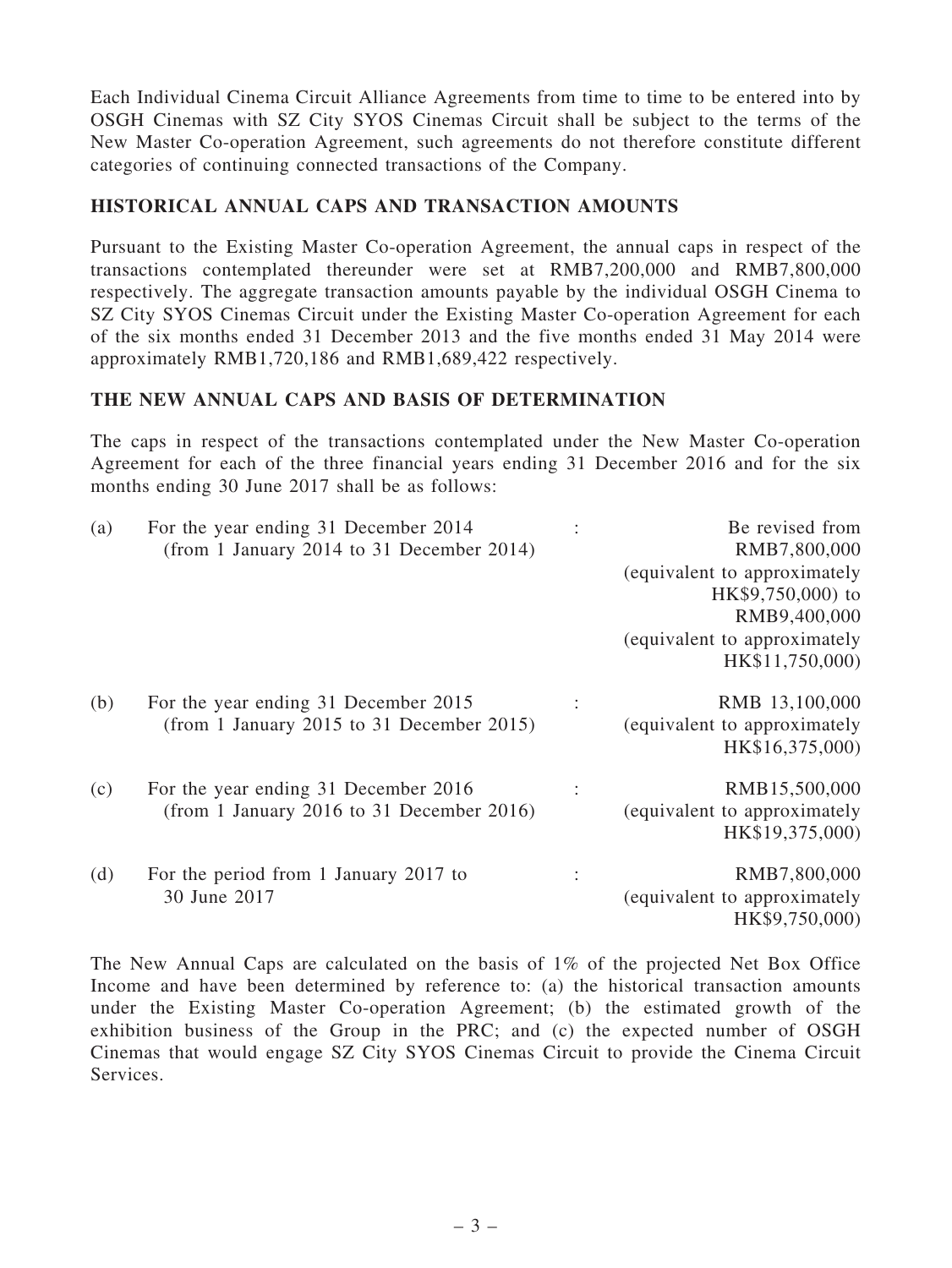# REASONS FOR AND BENEFITS OF ENTERING INTO THE NEW MASTER CO-OPERATION AGREEMENT

The principal business activities of the Group are the production, financing, distribution and theatrical exhibition of motions pictures. One of the core businesses of the Group includes operation and management of the cinemas in the PRC. The transactions contemplated under the Master Co-operation Agreement will occur on a regular and continuing basis in the ordinary and usual course of business of the Group. The Directors consider that the continuation of the transactions contemplated under the Existing Master Co-operation Agreement by signing of the New Master Co-operation Agreement with SZ City SYOS Cinemas Circuit can foster a close collaboration between OSGH (China) and SZ City SYOS Cinemas Circuit. This helps to increase the Company's box office income generated from the OSGH Cinemas, and also to enhance the Company's position in market share in the PRC.

The Directors (including the independent non-executive Directors) consider that the terms of the New Master Co-operation Agreement have been negotiated on an arm's length basis and on normal commercial terms and are fair and reasonable and in the interests of the Company and its shareholders as a whole. The Directors (including the independent non-executive Directors) also consider that the New Annual Caps of the New Master Co-operation Agreement are fair and reasonable and in the interests of the Company and its shareholders as a whole.

# INFORMATION REGARDING THE COMPANY, OSGH (CHINA) AND SZ CITY SYOS CINEMAS CIRCUIT

#### The Company

The Company is a company incorporated in Bermuda with limited liability, the shares of which are listed on the Main Board of the Stock Exchange.

The principal business activities of the Group are in production, financing, distribution and theatrical exhibition of motion pictures. As of 30 June 2014, the Group operated 80 cinemas with 592 screens across China, Hong Kong, Taiwan and Singapore and is a leading distributor in the region.

#### OSGH (China)

OSGH (China) is a company incorporated in the PRC and an indirect wholly-owned subsidiary of the Company and is principally engaged in cinema operation and management.

#### SZ City SYOS Cinemas Circuit

SZ City SYOS Cinemas Circuit is a company incorporated in the PRC. Its principal business activities are provision of Cinema Circuit Services to cinema operators in the PRC.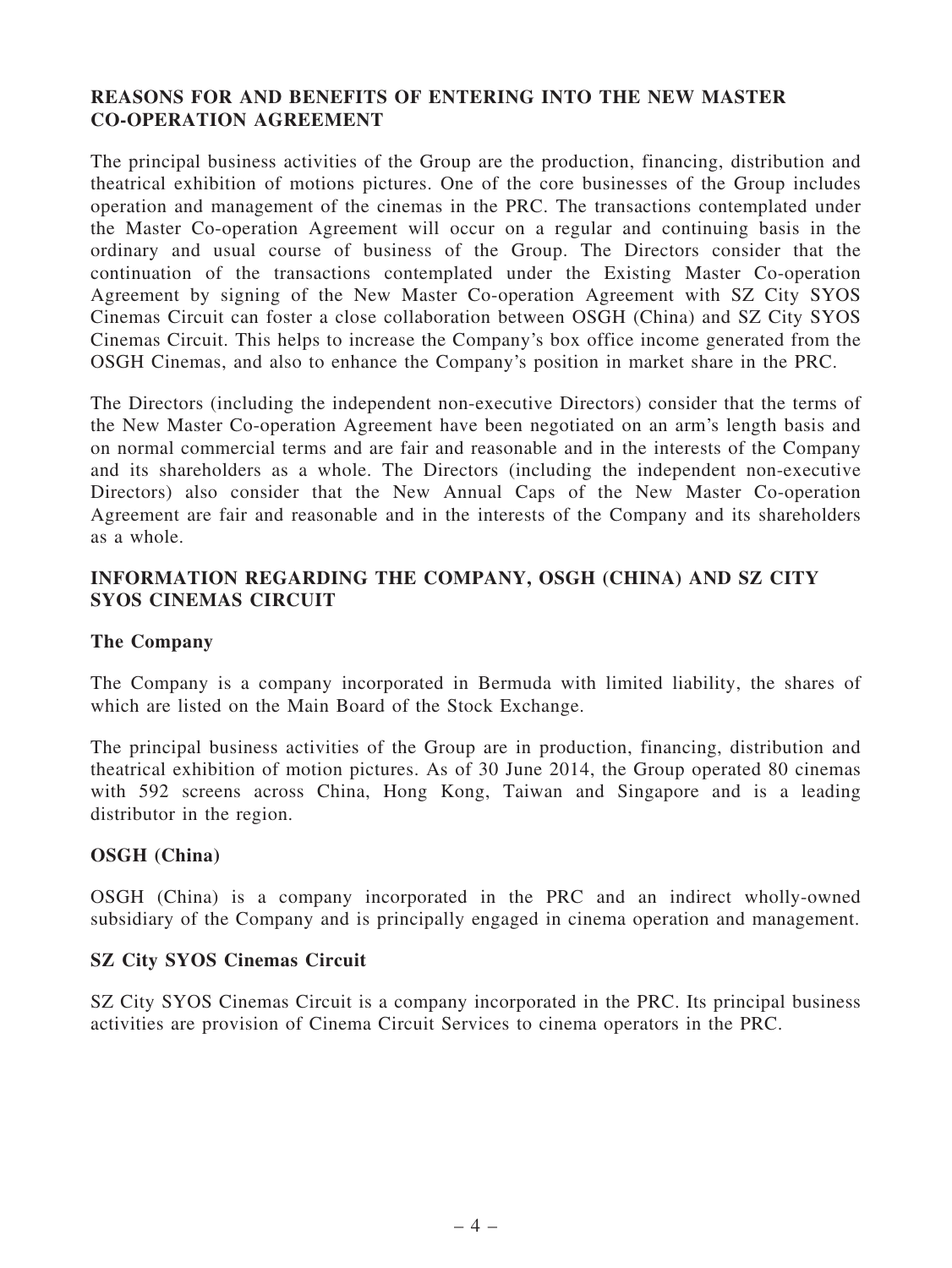# LISTING RULES IMPLICATIONS

SZ City SYOS Cinemas Circuit is owned as to 49% by BJOS Cinema Investment which in turn is owned as to 99% by Mr. Wu. Under the Listing Rules, SZ City SYOS Cinemas Circuit is an associate of Mr. Wu and is therefore a connected person of the Company. The transactions contemplated under the New Master Co-operation Agreement constitute continuing connected transactions of the Company under Chapter 14A of the Listing Rules.

As the relevant percentage ratios under Rule 14.07 of the Listing Rules in respect of each of the New Annual Caps is more than 0.1% but less than 5%, the New Master Co-operation Agreement is subject to the reporting, announcement and annual review requirements but is exempt from independent shareholders' approval requirement under Rule 14A.34 of the Listing Rules.

Ms. Wu Keyan is the sister of Mr. Wu and is an associate of Mr. Wu under Chapter 14A of the Listing Rules. In view of their interests above, Mr. Wu and Ms. Wu Keyan have abstained from voting on the relevant board resolution for approving the New Master Co-operation Agreement. To the best knowledge, information and belief of the Directors having made all reasonable enquiries, other than Mr. Wu and Ms. Wu Keyan, none of the Directors has material interest in the transactions contemplated under the New Master Cooperation Agreement and none of them is required to abstain from voting on the relevant board resolution.

# **DEFINITIONS**

In this announcement, unless the context otherwise requires, the following terms have the following meaning when used herein:

| "associate"               | has the meaning ascribed to it in the Listing Rules                                                                                                                                                                                           |
|---------------------------|-----------------------------------------------------------------------------------------------------------------------------------------------------------------------------------------------------------------------------------------------|
| "BJOS Cinema Investment"  | 北京橙天影院投資管理有限公司 (Beijing Orange Sky<br>Cinema Investment Management Company Limited*), a<br>company established in the PRC and owned as to 99% by<br>Mr. Wu, and holds 49% equity interest in SZ City SYOS<br>Cinemas Circuit                  |
| "Board"                   | the board of Directors                                                                                                                                                                                                                        |
| "Cinema Circuit Services" | the services provided by SZ City SYOS Cinemas Circuit<br>including but not limited to sourcing of the movies,<br>provision of new release title of movies, organising and<br>planning of the movies distribution and marketing<br>arrangement |
| "Company"                 | Orange Sky Golden Harvest Entertainment (Holdings)<br>Limited 橙天嘉禾娛樂(集團)有限公司*, a company<br>incorporated in Bermuda with limited liability, the shares of<br>which are listed on the Main Board of the Stock Exchange                         |
| "connected person(s)"     | the meaning ascribed to it in the Listing Rules                                                                                                                                                                                               |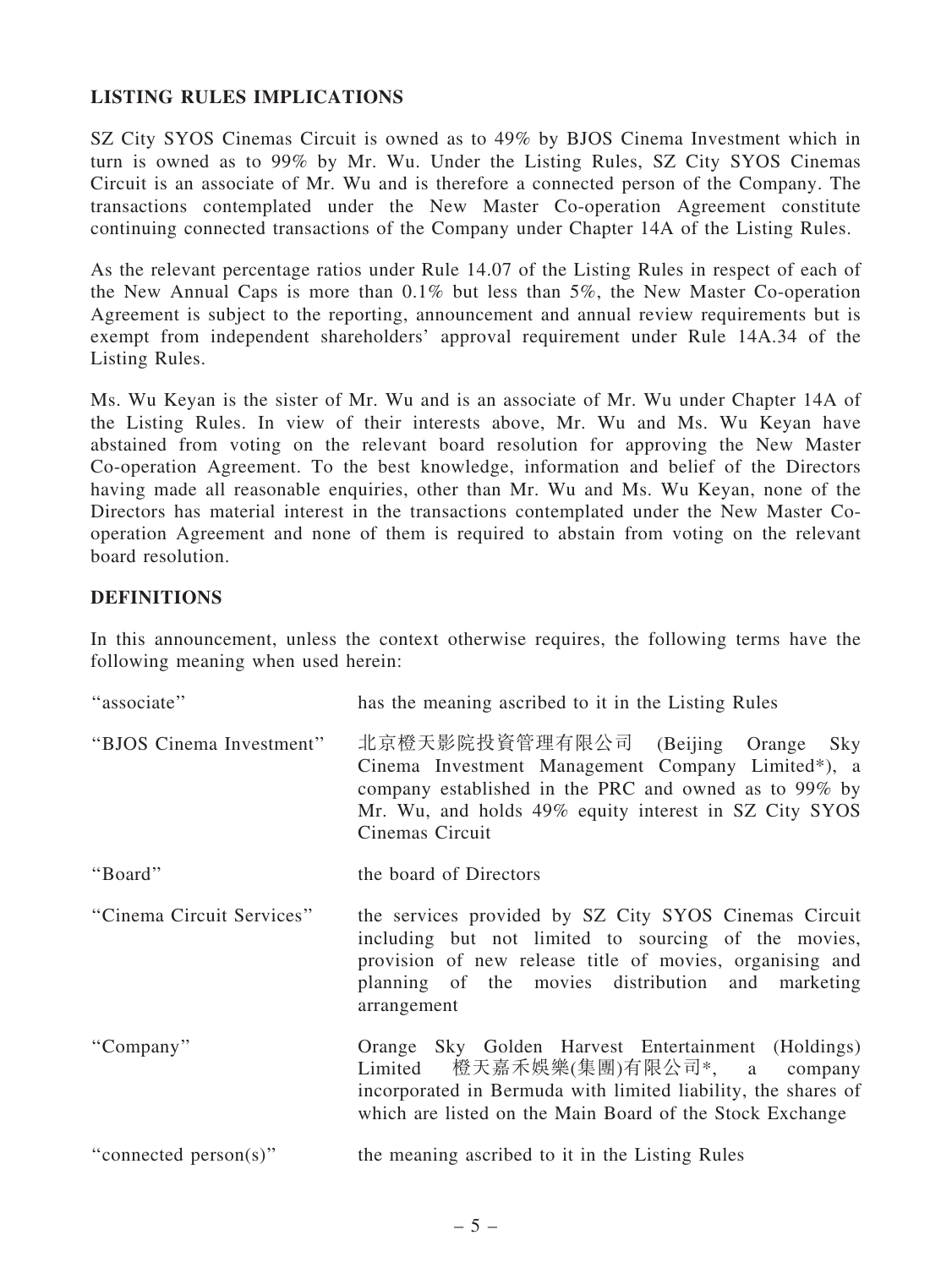| "Director(s)"                                        | the director(s) of the Company                                                                                                                                                                                                     |
|------------------------------------------------------|------------------------------------------------------------------------------------------------------------------------------------------------------------------------------------------------------------------------------------|
| "Existing Master"<br>Co-operation Agreement"         | the master agreement dated 20 May 2013 entered into<br>between OSGH (China) and SZ City SYOS Cinemas Circuit<br>in relation to the framework for provision of the Cinema<br><b>Circuit Services</b>                                |
| "Gross Box Office Income"                            | cash income generated from sale of movie tickets at the box<br>office of OSGH Cinemas recorded by the ticketing system<br>recognised by The State Administration of Radio Film and<br>Television of the PRC                        |
| "Group"                                              | the Company together with its subsidiaries                                                                                                                                                                                         |
| "HK\$"                                               | Hong Kong dollars, the lawful currency of Hong Kong                                                                                                                                                                                |
| "Hong Kong"                                          | Hong Kong Special Administrative Region of the People's<br>Republic of China                                                                                                                                                       |
| "Individual Cinema Circuit<br>Alliance Agreement(s)" | the individual agreement to be entered into between the<br>individual OSGH Cinema and SZ City SYOS Cinemas<br>Circuit in relation to provision of the Cinema Circuit<br>Services                                                   |
| "Listing Rules"                                      | The Rules Governing the Listing of Securities on the Stock<br>Exchange                                                                                                                                                             |
| "Mr. Wu"                                             | Mr. Wu Kebo, chairman, Director and controlling<br>shareholder of the Company and is interested in an<br>aggregate of approximately 65.24% of the total issued share<br>capital of the Company as at the date of this announcement |
| "New Annual Caps"                                    | the caps in respect of the transactions contemplated under<br>the New Master Co-operation Agreement for each of the<br>three financial years ending 31 December 2016 and for the<br>six months ending 30 June 2017                 |
| "New Master Co-operation"<br>Agreement"              | the master agreement dated 30 June 2014 entered into<br>between OSGH (China) and SZ City SYOS Cinemas Circuit<br>in relation to the provision of the Cinema Circuit Services<br>by SZ City SYOS Cinemas Circuit to OSGH Cinemas    |
| "Net Box Office Income"                              | the amount after deduction of the applicable charges, taxes<br>and levies in the PRC from the Gross Box Office Income                                                                                                              |
| "OSGH (China)"                                       | Orange Sky Golden Harvest Cinemas (China) Co. Ltd. (橙<br>天嘉禾影城(中國)有限公司*), a company incorporated in<br>the PRC and an indirect wholly-owned subsidiary of the<br>Company                                                           |